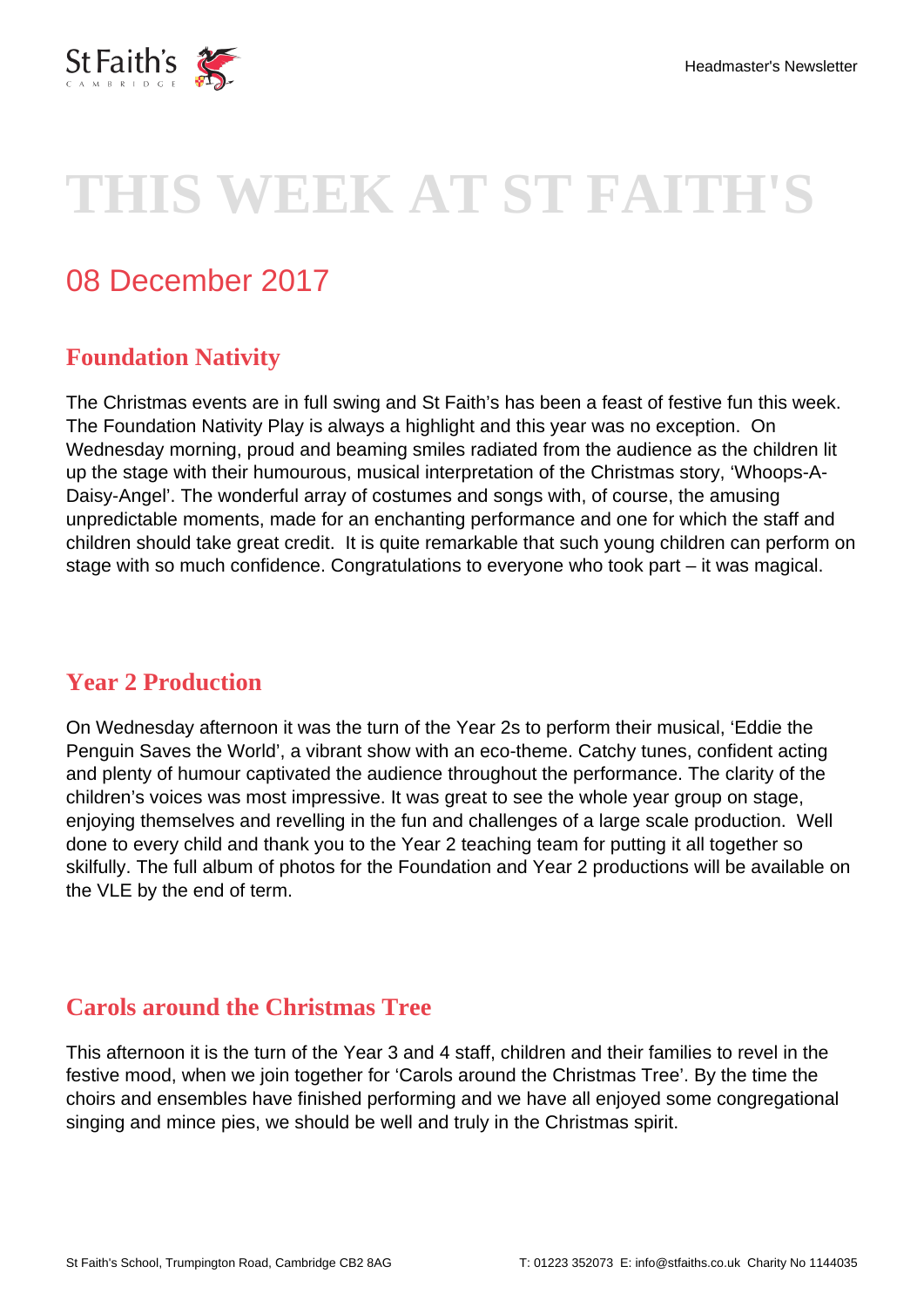



#### **Christmas Events Next Week**

Rehearsals are in full swing for 'Last House Standing', the keenly contested and hilarious annual House singing contest which takes place next Thursday afternoon. This year's theme is 'disco', so the sound of 'Car Wash', 'Blame it on the Boogie', 'September' and 'We Are Family**'** have been wafting around the corridors this week.

On the final day of term, we hope that you will be able to join us for one of the Carol Services (Pre Prep 11:00, Bentley and Chaucer 13:30 and Latham and Newton 14:40) – all families are most welcome.

#### **Reading**

Pupils in 6F have been working on developing their descriptive writing skills. They discussed how books for younger children are often written to appeal to the senses and how the writers, given that they did not use as many words as we might, make very specific word choices. Off the back of this, a lovely one-off shared reading time with the Foundation children came, which gave great pleasure to all involved, as you can see from the photos.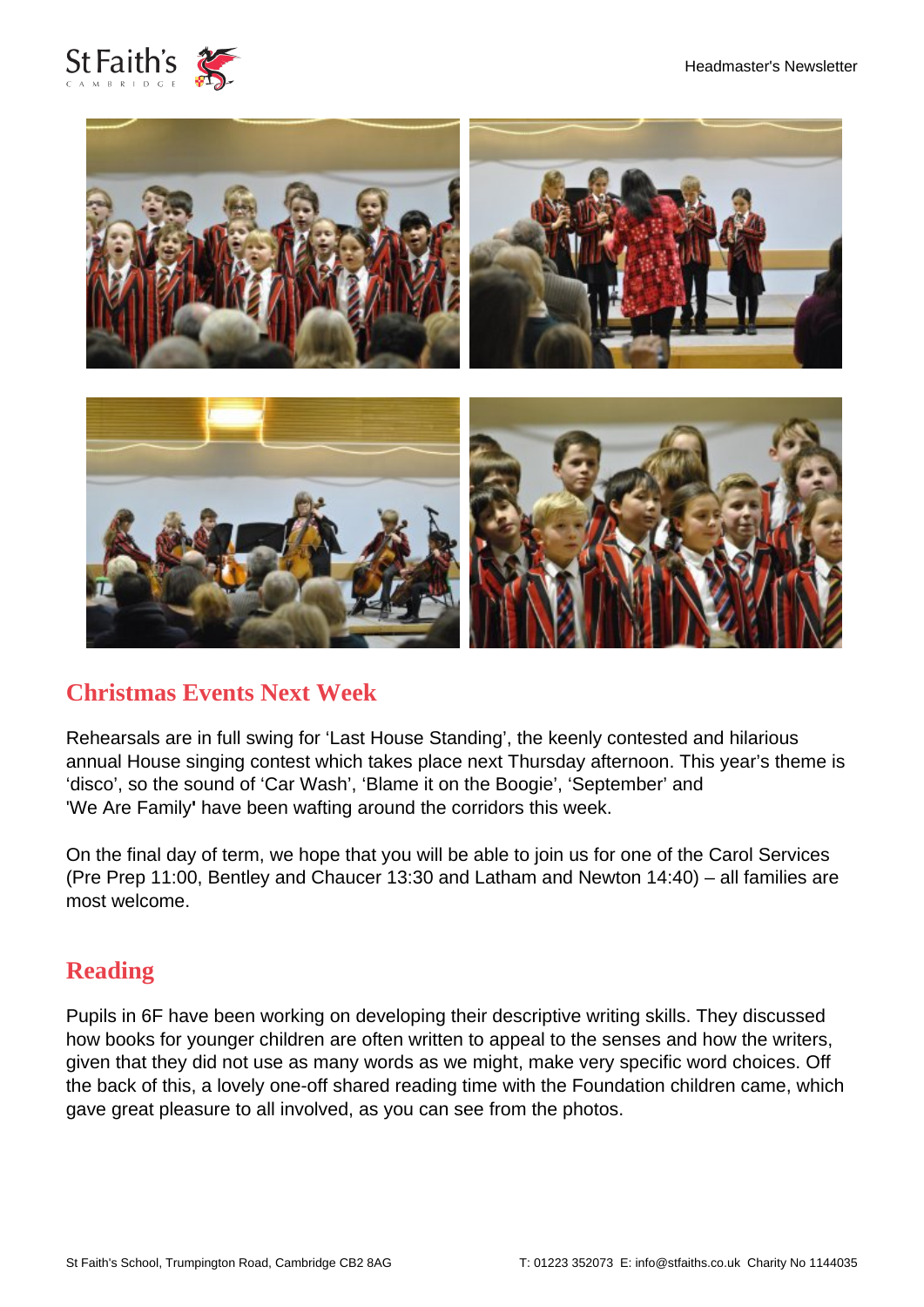



#### **Old Fidelian**



**[O](https://www.stfaiths.co.uk/wp-content/uploads/2017/12/Richard-Huntingford.jpg)ld Fidelian Richard Huntingford called in to**